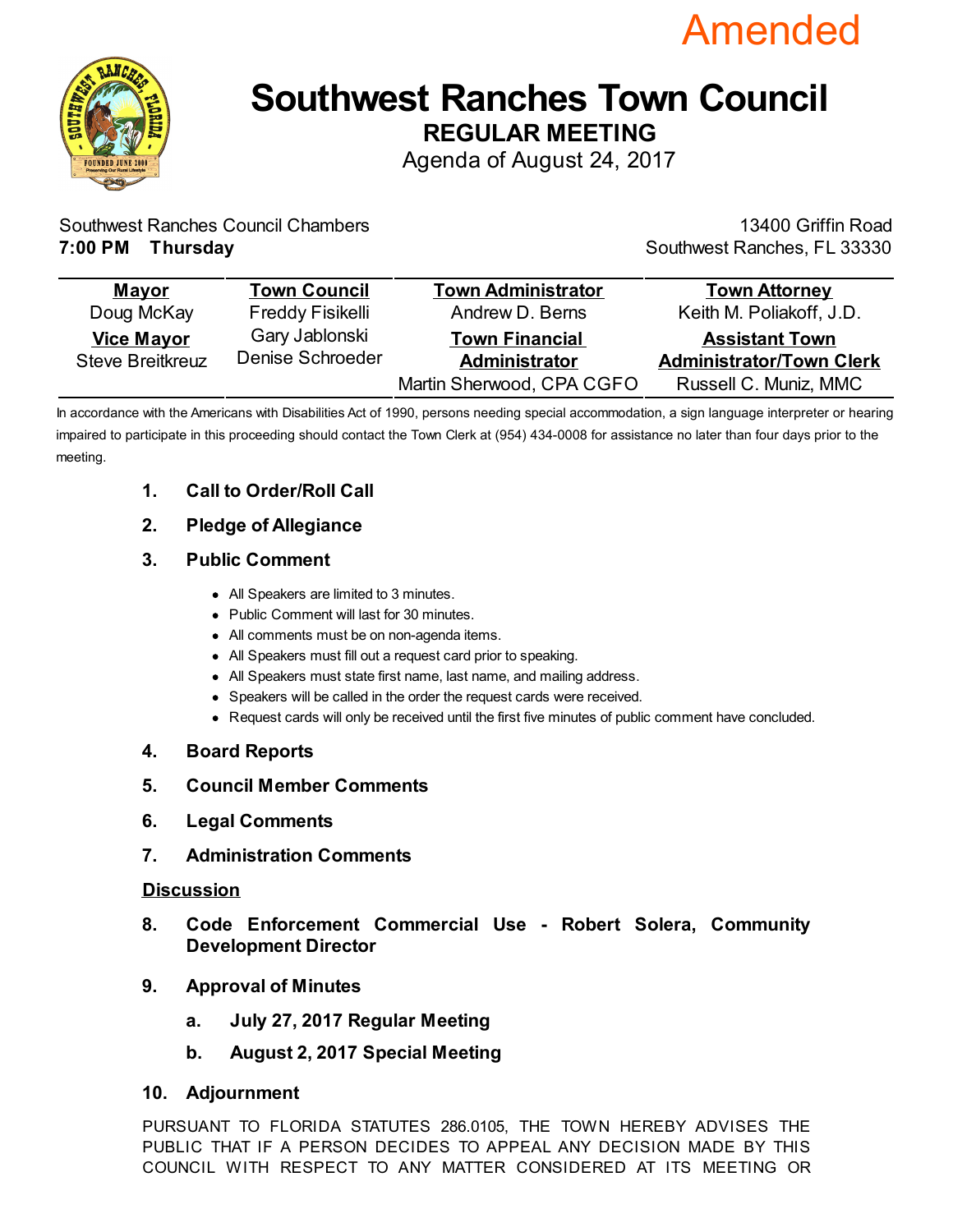HEARING, HE OR SHE WILL NEED A RECORD OF THE PROCEEDINGS, AND THAT FOR SUCH PURPOSE, THE AFFECTED PERSON MAY NEED TO ENSURE THAT A VERBATIM RECORD OF THE PROCEEDING IS MADE, WHICH RECORD INCLUDES THE TESTIMONY AND EVIDENCE UPON WHICH THE APPEAL IS TO BE BASED. THIS NOTICE DOES NOT CONSTITUTE CONSENT BY THE TOWN FOR THE INTRODUCTION OR ADMISSION OF OTHERWISE INADMISSIBLE OR IRRELEVANT EVIDENCE, NOR DOES IT AUTHORIZE CHALLENGES OR APPEALS NOT OTHERWISE ALLOWED BY LAW.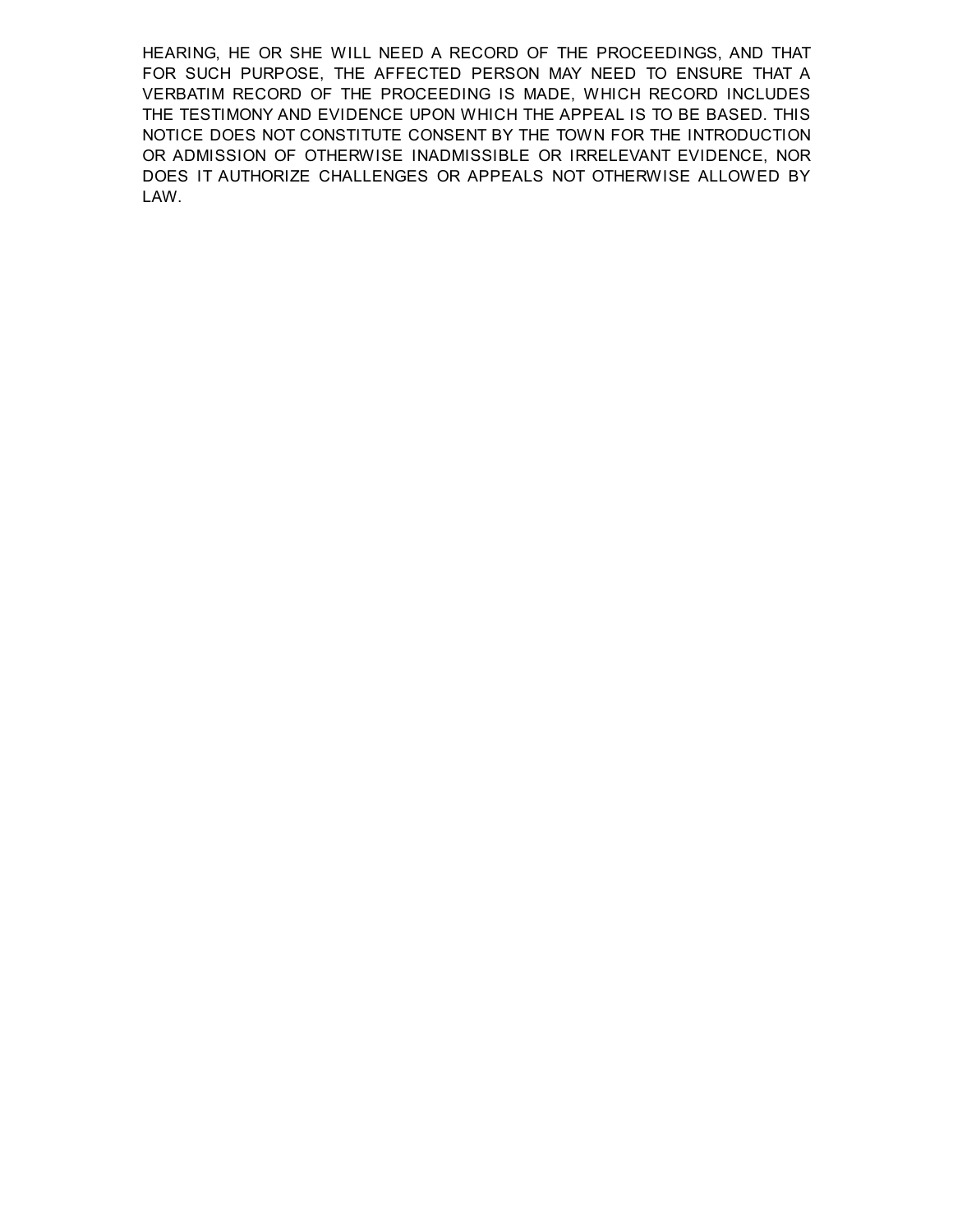# **REGULAR MEETING MINUTES OF THE TOWN COUNCIL Southwest Ranches, Florida**

Thursday 7:00 PM July 27, 2017 13400 Griffin Road

Present: Council Member Denise Schroeder

Mayor Doug McKay **Andrew D. Berns, Town Administrator** Andrew D. Berns, Town Administrator Vice Mayor Steve Breitkreuz **Russell Muñiz, Assistant Town Administrator/Town Clerk** Council Member Freddy Fisikelli Martin D. Sherwood, Town Financial Administrator Council Member Gary Jablonski **Keith Poliakoff**, Town Attorney

Regular Meeting of the Town Council of Southwest Ranches was held at 13400 Griffin Road in the Southwest Ranches Council Chambers. The meeting, having been properly noticed, was called to order by Mayor McKay at 7:06 PM. Attendance was noted by roll call and was followed by the Pledge of Allegiance.

# **3. Presentation - Steve Geller, Broward County Commissioner, District 5**

Broward County Commissioner Steve Geller provided a legislative update and touched on issues such as job creation, sea level rise, constitutional amendment for an additional homestead exemption, mosquitos, and a request for a left turn lane on Griffin Road and 190<sup>th</sup> Avenue.

# **4. Public Comment**

The following members of the public addressed the Town Council: Mike Hanley, and Jorge Martinez.

# **5. Board Reports**

None were presented.

# **6. Council Member Comments**

Addressing comments made during public comments, Vice Mayor Breitkreuz spoke of a recent conversation with Scott Brunner of the Traffic Engineering Division of Broward County concerning the Dykes Road and Griffin Road intersection. He indicated that the County was still evaluating options to improve the safety of the intersection. He sought to address misconceptions he has heard regarding the spraying for mosquitos by the mobile units. He clarified that the aerial spraying killed the adult mosquitos while the mobile spraying killed the mosquito larvae.

Council Member Jablonski advised that Bingo at the Barn, would be held on the  $12<sup>th</sup>$  of August. On August 25, the Schools and Education Advisory Board would be holding a food truck fundraiser at the Sunshine Ranches Equestrian Park in conjunction with Hawks Bluff Elementary School.

Council Member Fisikelli spoke of trees at Southwest Meadows Sanctuary Park that needed attention. Parks, Recreation, and Open Space Coordinator December Lauretano-Haines indicated the tree maintenance budget had already been expended however she would have additional funding in October to address his concerns.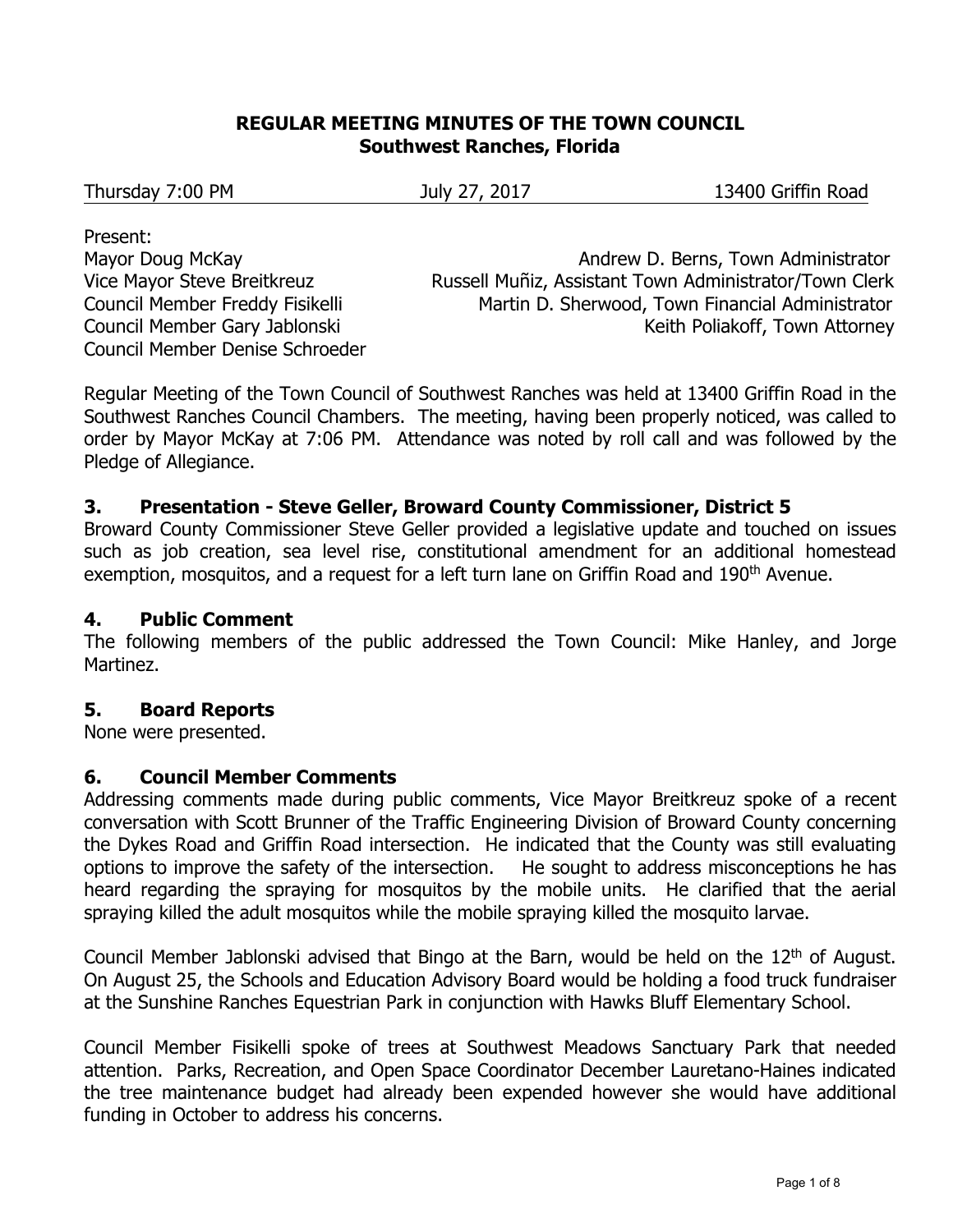Mayor McKay indicated that there were seven (7) 100% disabled veterans who were residents and believed that they should be granted a complete exemption from the Solid Waste Assessment. Town Financial Administrator Martin Sherwood suggested that if there were Town Council support for this policy change it could be done when the resolution was heard later in the meeting.

#### **7. Legal Comments**

Town Attorney Poliakoff spoke of a recent meeting he had with the Town's telecommunications consultant Gary Resnick and other staff members. The meeting concerned small scale cell antennae and how to potentially regulate them. Mr. Resnick suggested that the Town extend the Zoning In Progress through December  $31<sup>st</sup>$  so that our new regulations would take effect January 1<sup>st</sup> in accordance with Florida law. Mr. Resnick will have a draft ordinance for Town review by October to regulate the locations and design standards for these small scale antennae.

#### **8. Administration Comments**

Town Administrator Berns spoke of the cooperative effort between Town Staff and Waste Pro on the new waste collection contract. He indicated that Martin Sherwood had a presentation that he would like to make prior to Council deliberation on the budget items on this agenda. He offered to meet, along with Town Financial Administrator Sherwood, with any resident who had questions concerning the proposed budget.

#### Ordinance –  $2<sup>nd</sup>$  Reading

**9.** AN ORDINANCE AN ORDINANCE OF THE TOWN OF SOUTHWEST RANCHES, FLORIDA, AMENDING THE TOWN OF SOUTHWEST RANCHES UNIFIED LAND DEVELOPMENT CODE ("ULDC"), ARTICLE 10 ENTITLED, "DEFINITIONS" TO AMEND THE DEFINITION OF THE TERM "FAMILY'; CREATING A NEW ARTICLE 141 ENTITLED, "REASONABLE ACCOMMODATION PROCEDURES"; PROVIDING FOR CODIFICATION; PROVIDING FOR CONFLICT; PROVIDING FOR SEVERABILITY; AND, PROVIDING FOR AN EFFECTIVE DATE. {Approved on 1st Reading - June 22, 2017}

The following motion was made by Vice Mayor Breitkreuz, seconded by Council Member Fisikelli and passed by 5-0 roll call vote. The vote was as follows: Council Members Fisikelli, Jablonski, Schroeder, Vice Mayor Breitkreuz, and Mayor McKay voting Yes.

# **MOTION:** TO APPROVE THE ORDINANCE.

**10.** AN ORDINANCE OF THE TOWN OF SOUTHWEST RANCHES, FLORIDA, AMENDING THE TOWN OF SOUTHWEST RANCHES UNIFIED LAND DEVELOPMENT CODE ("ULDC"), ARTICLE 90 ENTITLED, "SUBDIVISION DESIGN AND ACCESS STANDARDS"; PROVIDING FOR CODIFICATION; PROVIDING FOR CONFLICT; PROVIDING FOR SEVERABILITY; AND, PROVIDING FOR AN EFFECTIVE DATE.{Approved on 1st Reading - June 22, 2017}

The following motion was made by Vice Mayor Breitkreuz, seconded by Council Member Schroeder and passed by 5-0 roll call vote. The vote was as follows: Council Members Fisikelli, Jablonski, Schroeder, Vice Mayor Breitkreuz, and Mayor McKay voting Yes.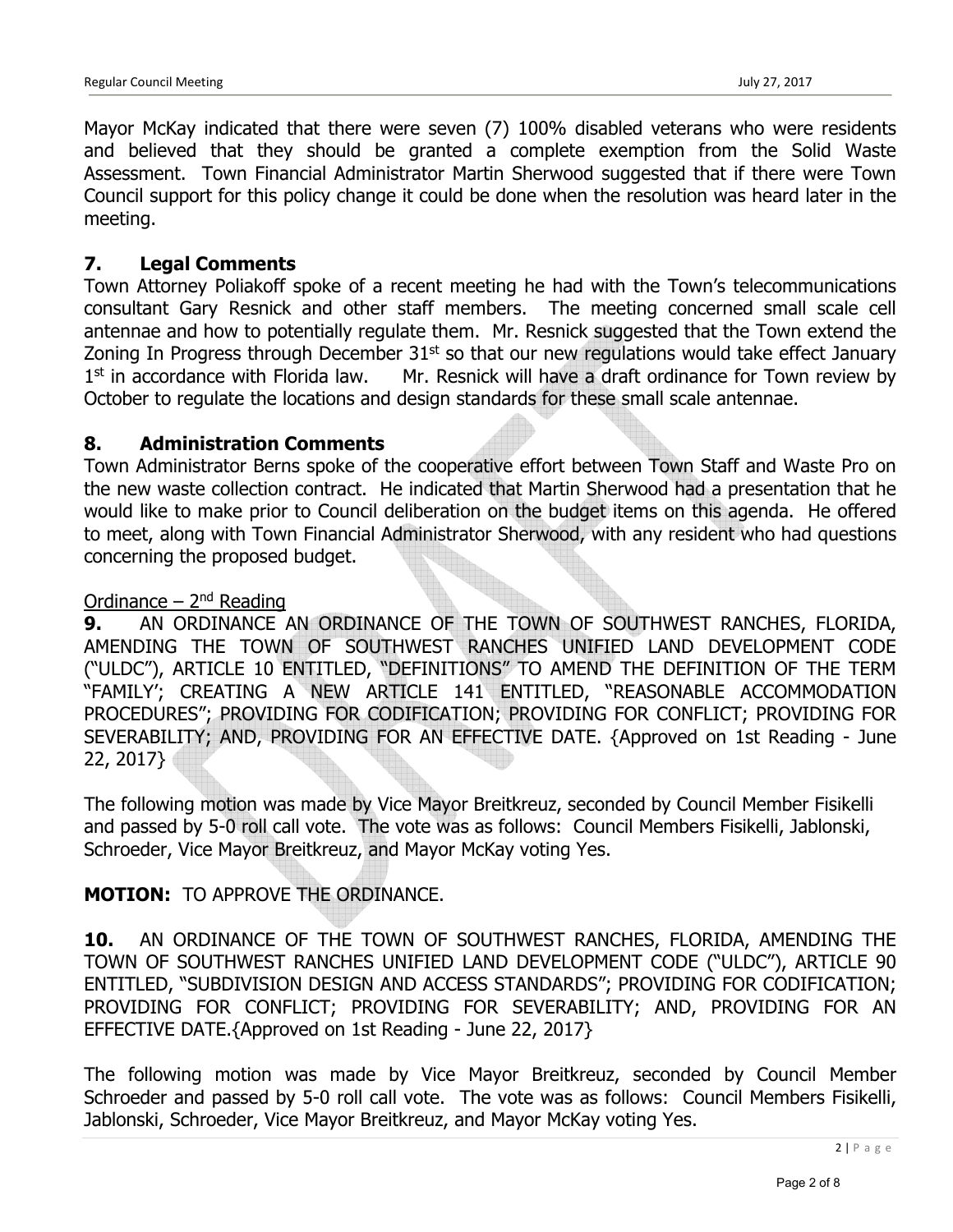#### **MOTION:** TO APPROVE THE ORDINANCE.

#### Ordinance - 1st Reading

**11.** AN ORDINANCE OF THE TOWN OF SOUTHWEST RANCHES, FLORIDA, RATIFYING ORDINANCE NO. 2017-03's PROHIBTION OF CANNABIS-RELATED USES IN THE TOWN OF SOUTHWEST RANCHES; PROVIDING FOR CONFLICTS; PROVIDING FOR SEVERABILITY; AND, PROVIDING FOR AN EFFECTIVE DATE. {2nd Reading to be held on August 10, 2017}

The following motion was made by Council Member Jablonski, seconded by Council Member Schroeder and passed by 5-0 roll call vote. The vote was as follows: Council Members Fisikelli, Jablonski, Schroeder, Vice Mayor Breitkreuz, and Mayor McKay voting Yes.

### **MOTION:** TO APPROVE THE ORDINANCE.

#### Resolutions

**12.** A RESOLUTION OF THE TOWN COUNCIL OF THE TOWN OF SOUTHWEST RANCHES, FLORIDA, SETTING THE PROPOSED MILLAGE RATE AND CURRENT ROLL BACK RATE PURSUANT TO SECTION 200.065, FLORIDA STATUTES; AND ESTABLISHING THE DATE, TIME AND PLACE AT WHICH PUBLIC HEARINGS WILL BE HELD TO CONSIDER THE PROPOSED MILLAGE RATE AND THE TENTATIVE BUDGET FOR FISCAL YEAR 2018; AND DIRECTING THE TOWN CLERK TO FILE SAID RESOLUTION WITH THE PROPERTY APPRAISER OF BROWARD COUNTY PURSUANT TO THE REQUIREMENTS OF FLORIDA STATUTES AND THE RULES AND REGULATIONS OF THE DEPARTMENT OF REVENUE FOR THE STATE OF FLORIDA; DIRECTING THAT A CERTIFIED COPY OF THIS RESOLUTION BE SENT TO THE BROWARD COUNTY PROPERTY APPRAISER AND TAX COLLECTOR; AND PROVIDING AN EFFECTIVE DATE.

The following motion was made by Council Member Schroeder, seconded by Vice Mayor Breitkreuz and passed by 5-0 roll call vote. The vote was as follows: Council Members Fisikelli, Jablonski, Schroeder, Vice Mayor Breitkreuz, and Mayor McKay voting Yes.

# **MOTION:** TO APPROVE THE RESOLUTION.

**13.** A RESOLUTION OF THE TOWN COUNCIL OF THE TOWN OF SOUTHWEST RANCHES, FLORIDA, APPROVING THE PRELIMINARY FIRE SERVICES ASSESSMENT RELATING TO THE PROVISION OF FIRE PROTECTION SERVICES, FACILITIES AND PROGRAMS IN THE TOWN OF SOUTHWEST RANCHES, FLORIDA; PROVIDING PURPOSE AND DEFINITIONS; PROVIDING FOR THE IMPOSITION AND COMPUTATION OF FIRE PROTECTION ASSESSMENTS; INCORPORATING THE FIRE PROTECTION ASSESSMENT REPORT; PROVIDING FOR LEGISLATIVE DETERMINATION OF SPECIAL BENEFIT AND FAIR APPORTIONMENT; ESTABLISHING THE RATE OF ASSESSMENT; DIRECTING THE PREPARATION OF A PRELIMINARY ASSESSMENT ROLL; PROVIDING FOR A DISABLED VETERANS EXEMPTION; AUTHORIZING A PUBLIC HEARING AND DIRECTING THE PROVISION OF NOTICE THEREOF; AND PROVIDING AN EFFECTIVE DATE.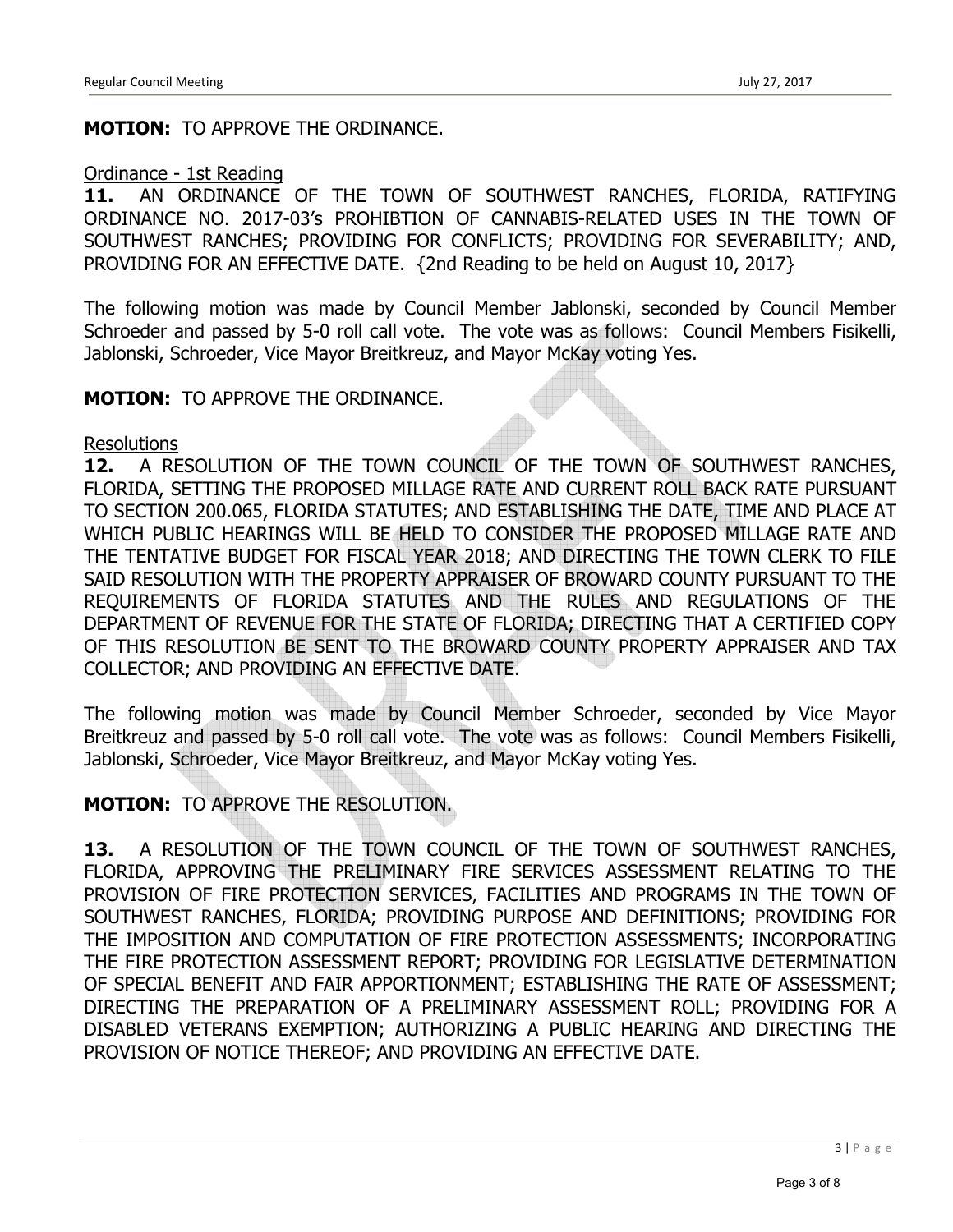The following motion was made by Council Member Schroeder, seconded by Vice Mayor Breitkreuz and passed by 5-0 roll call vote. The vote was as follows: Council Members Fisikelli, Jablonski, Schroeder, Vice Mayor Breitkreuz, and Mayor McKay voting Yes.

# **MOTION:** TO APPROVE THE RESOLUTION.

**14.** A RESOLUTION OF THE TOWN COUNCIL OF THE TOWN OF SOUTHWEST RANCHES, FLORIDA, RELATING TO THE PROVISION OF SOLID WASTE SERVICES, FACILITIES AND PROGRAMS TO RESIDENTIAL PROPERTIES IN THE TOWN OF SOUTHWEST RANCHES, FLORIDA; PROVIDING AUTHORITY FOR SOLID WASTE SERVICES ASSESSMENTS; PROVIDING PURPOSE AND DEFINITIONS; PROVIDING FINDINGS; INCORPORATING THE SOLID WASTE SPECIAL ASSESSMENT METHODOLOGY REPORT; DIRECTING THE PREPARATION OF AN ASSESSMENT ROLL; AUTHORIZING A PUBLIC HEARING AND DIRECTING THE PROVISION OF NOTICE THEREOF; AND PROVIDING AN EFFECTIVE DATE.

The following motion was made by Council Member Schroeder, seconded by Council Member Jablonski and passed by 5-0 roll call vote. The vote was as follows: Council Members Fisikelli, Jablonski, Schroeder, Vice Mayor Breitkreuz, and Mayor McKay voting Yes.

### **MOTION:** TO APPROVE THE RESOLUTION.

The following motion was made by Mayor McKay, seconded by Council Member Schroeder and passed by 5-0 roll call vote. The vote was as follows: Council Members Fisikelli, Jablonski, Schroeder, Vice Mayor Breitkreuz, and Mayor McKay voting Yes.

#### **MOTION:** TO RECONSIDER THE RESOLUTION.

The following motion was made by Mayor McKay, seconded by Council Member Fisikelli but did not pass by 1-4 roll call vote. The vote was as follows: Council Members Fisikelli, Jablonski, Schroeder, Vice Mayor Breitkreuz voting No, and Mayor McKay voting Yes.

**MOTION:** TO APPROVE THE RESOLUTION SUBJECT TO PROVIDING 100% DISABLED VETERANS AN EXEMPTION FROM THE SOLID WASTE ASSESSMENT.

The following motion was made by Mayor McKay, seconded by Council Member Schroeder and passed by 5-0 roll call vote. The vote was as follows: Council Members Fisikelli, Jablonski, Schroeder, Vice Mayor Breitkreuz, and Mayor McKay voting Yes.

**MOTION:** TO APPROVE THE RESOLUTION SUBJECT TO PROVIDING A 50% REBATE OF THE SOLID WASTE ASSESSMENT TO 100% DISABLED VETERANS.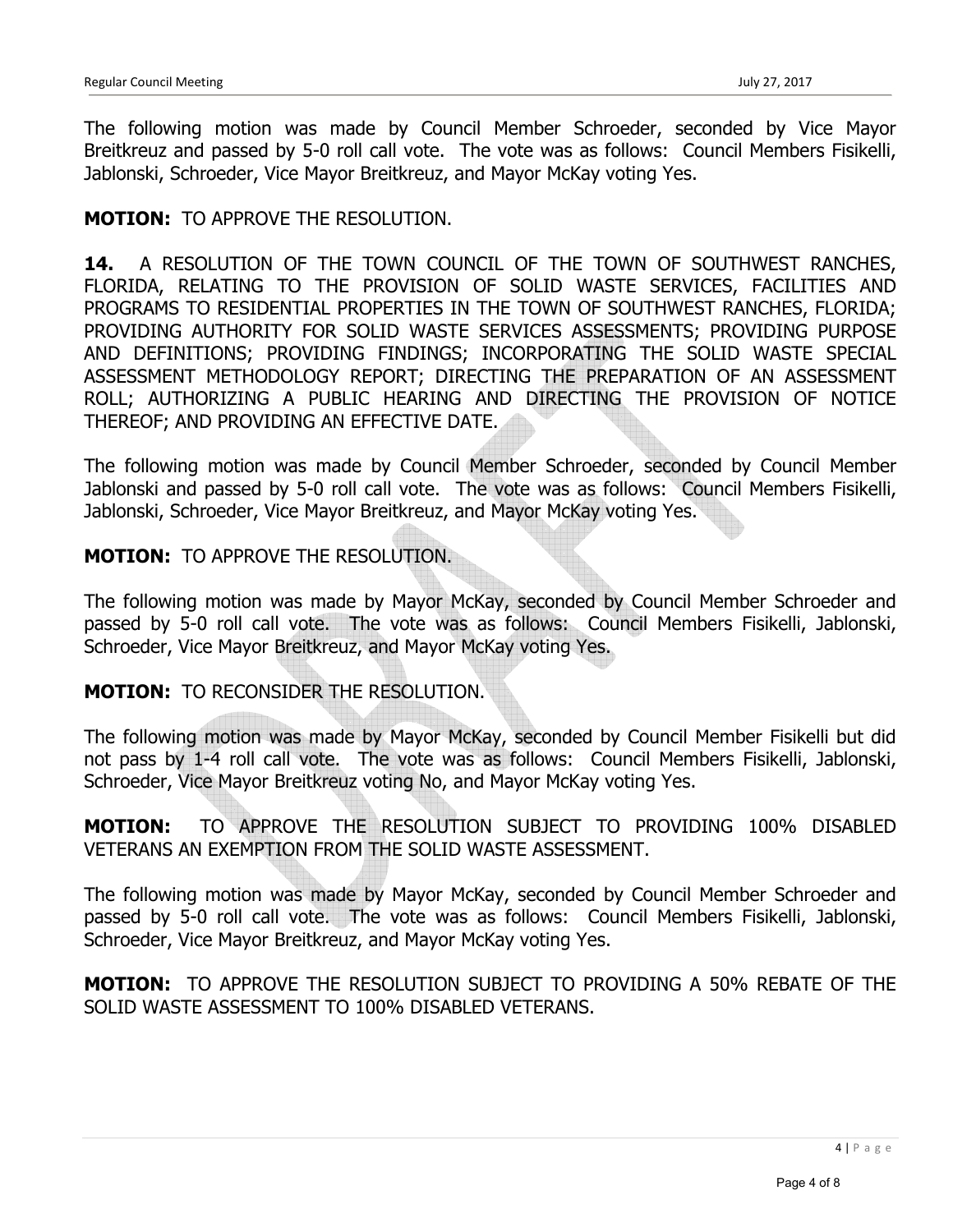$\overline{a}$ 

 $\overline{a}$ 

# **15. Adjournment -** Meeting was adjourned at 9:13 p.m.

Respectfully submitted:

Russell Muñiz, MMC, Assistant Town Administrator/Town Clerk

Adopted by the Town Council on this 24th day of August, 2017.

Doug McKay, Mayor

PURSUANT TO FLORIDA STATUTES 286.0105, THE TOWN HEREBY ADVISES THE PUBLIC THAT IF A PERSON DECIDES TO APPEAL ANY DECISION MADE BY THIS COUNCIL WITH RESPECT TO ANY MATTER CONSIDERED AT ITS MEETING OR HEARING, HE OR SHE WILL NEED A RECORD OF THE PROCEEDINGS, AND THAT FOR SUCH PURPOSE, THE AFFECTED PERSON MAY NEED TO ENSURE THAT VERBATIM RECORD OF THE PROCEECING IS MADE, WHICH RECORD INCLUDES THE TESTIMONY AND EVIDENCE UPON WHICH THE APPEAL IS TO BE BASED THIS NOTICE DOES NOT CONSTITUTE CONSENT BY THE TOWN FOR THE INTRODUCTION OR ADMISSION OF OTHERWISE INADMISSIBLE OR IRRELEVANT EVIDENCE, NOR DOES IT AUTHORIZE CHALLENGES OR APPEALS NOT OTHERWISE ALLOWED BY LAW.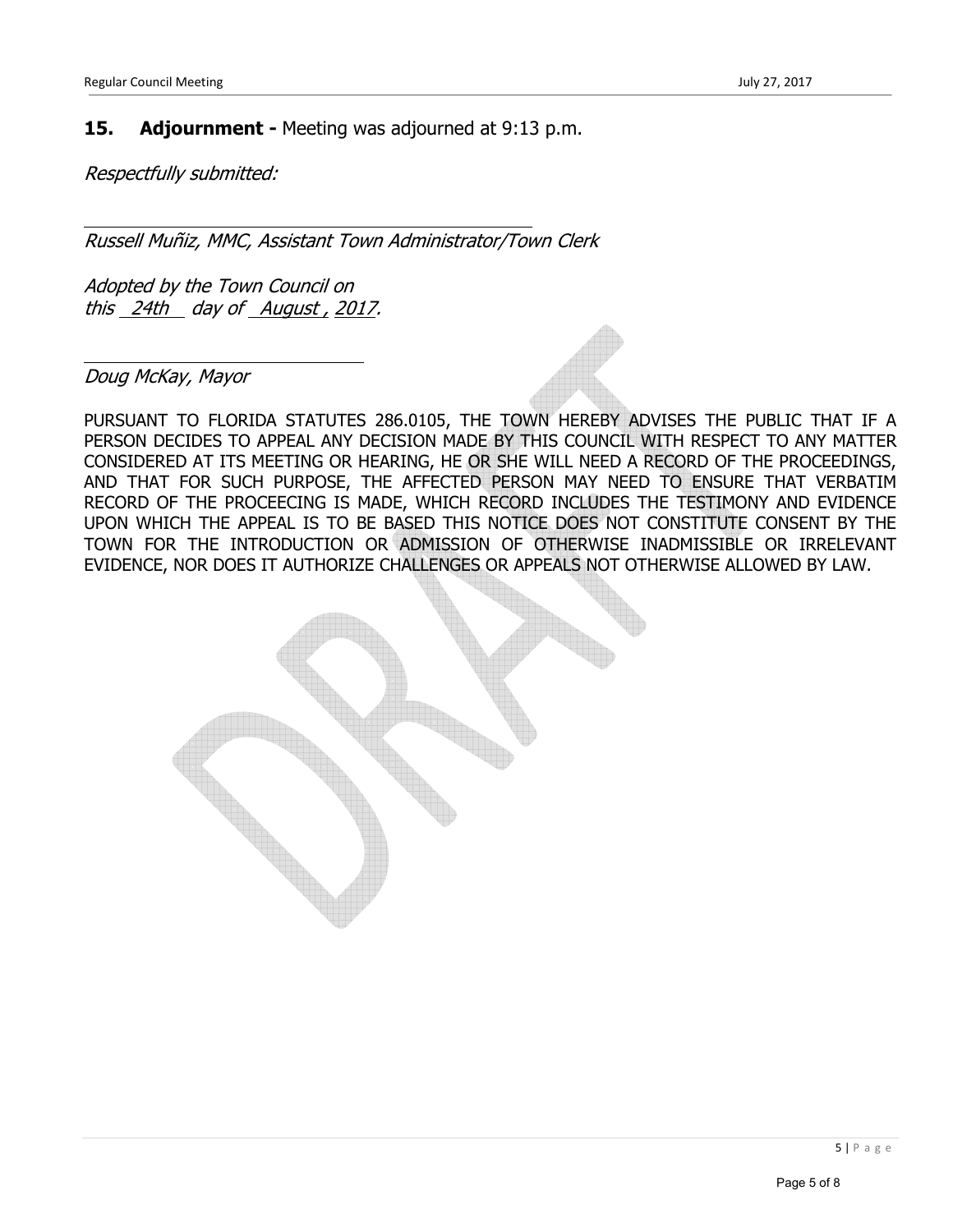# This page intentionally left blank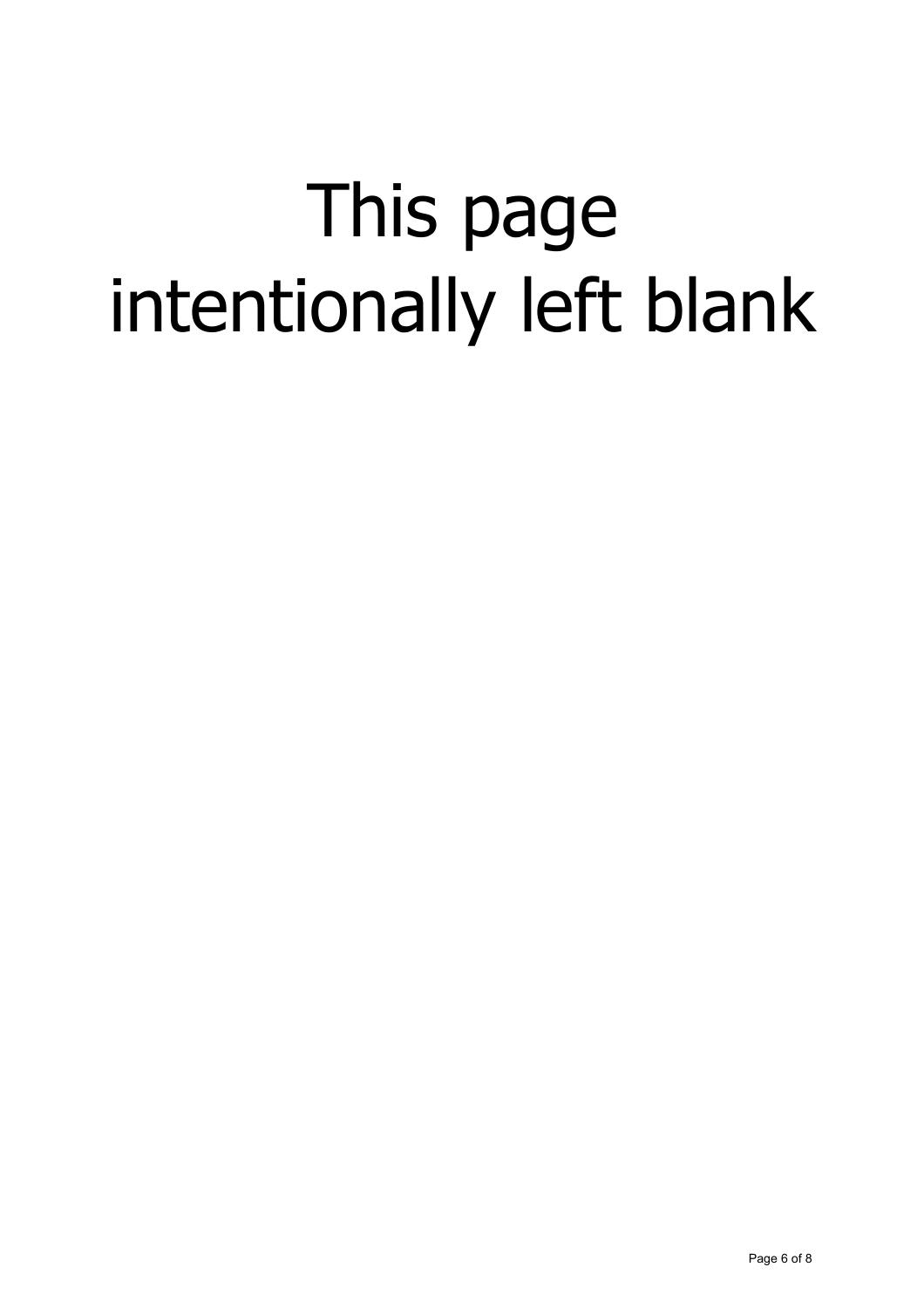### **SPECIAL MEETING MINUTES OF THE TOWN COUNCIL Southwest Ranches, Florida**

Wednesday 6:00 PM **August 2, 2017** 13400 Griffin Road

Present: Council Member Denise Schroeder

Mayor Doug McKay **Andrew D. Berns, Town Administrator** Andrew D. Berns, Town Administrator Vice Mayor Steve Breitkreuz **Russell Muñiz, Assistant Town Administrator/Town Clerk** Council Member Freddy Fisikelli Martin D. Sherwood, Town Financial Administrator Council Member Gary Jablonski **Keith Poliakoff**, Town Attorney

Special Meeting of the Town Council of Southwest Ranches was held at 13400 Griffin Road in the Southwest Ranches Council Chambers. The meeting, having been properly noticed, was called to order by Mayor McKay at 6:05 PM. Attendance was noted by roll call and was followed by the Pledge of Allegiance.

### Resolutions

**3.** Motion to reconsider approval of Solid Waste Assessment Resolution Approved on July 27, 2017

The following motion was made by Mayor McKay, seconded by Council Member Schroeder and passed by 5-0 roll call vote. The vote was as follows: Council Members Fisikelli, Jablonski, Schroeder, Vice Mayor Breitkreuz, and Mayor McKay voting Yes.

**MOTION:** TO RECONSIDER THE APPROVAL OF THE SOLID WASTE ASSESSMENT RESOLUTION.

**4.** A RESOLUTION OF THE TOWN COUNCIL OF THE TOWN OF SOUTHWEST RANCHES, FLORIDA, RELATING TO THE PROVISION OF SOLID WASTE SERVICES, FACILITIES AND PROGRAMS TO RESIDENTIAL PROPERTIES IN THE TOWN OF SOUTHWEST RANCHES, FLORIDA; PROVIDING AUTHORITY FOR SOLID WASTE SERVICES ASSESSMENTS; PROVIDING PURPOSE AND DEFINITIONS; PROVIDING FINDINGS; INCORPORATING THE SOLID WASTE SPECIAL ASSESSMENT METHODOLOGY REPORT; DIRECTING THE PREPARATION OF AN ASSESSMENT ROLL; AUTHORIZING A PUBLIC HEARING AND DIRECTING THE PROVISION OF NOTICE THEREOF; AND PROVIDING AN EFFECTIVE DATE.

The following motion was made by Mayor McKay, seconded by Council Member Schroeder but did not pass by 1-4 roll call vote. The vote was as follows: Mayor McKay voting Yes, and Council Members Fisikelli, Jablonski, Schroeder, and Vice Mayor Breitkreuz voting No.

**MOTION:** TO APPROVE THE RESOLUTION SUBJECT TO REMOVING THE SUBSIDY FROM NET POSITION AND CHARGING THE FULL RATE FOR SOLID WASTE SERVICES.